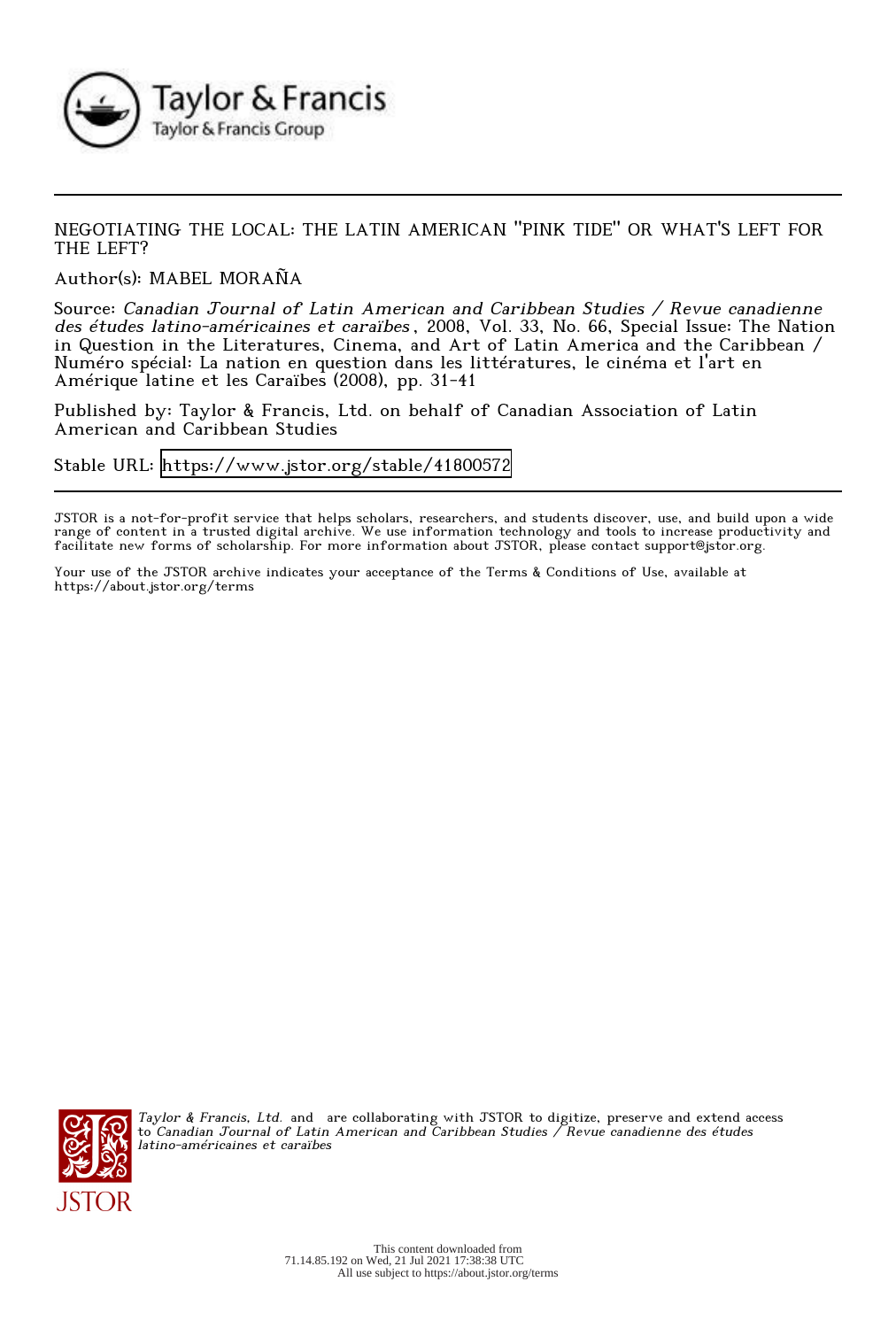# NEGOTIATING THE LOCAL: THE LATIN AMERICAN "PINK TIDE" OR WHAT'S LEFT FOR THE LEFT?

 MABEL MORANA Washington University, St. Louis

 Abstract. The results of recent electoral processes in Latin America reflect a political shift toward the left. This article analyzes the transformations that, within the context of the disappearance of socialism in Eastern Europe and the consolidation of globalization, experience this new left which differentiates it self from the left associated with the national liberation movements of the 1970s and 1980s. In the present scenario, the paradigms of the State, the Nation, and the National, now considered obsolete by postmodernist theories, acquire new meanings that reconceptualize the State as a negotiation space and the Nation as a place where one seeks a global insertion as much as a regional integration. From this perspective, local negotiations result in a key component in articulat ing the transnational dynamics and elements of Latin America.

 Resumen. Los resultados de recientes procesos electorales en América Latina dan cuenta de un viraje político hacia la izquierda. En este artículo se analizan las transformaciones que, en el contexto de desaparición del socialismo en Europa Oriental y consolidación de la globalización, experimenta esta nueva izquierda, diferenciándose de la izquierda asociada a los movimientos de libe ración nacional de los 1970s y 1980s. En el escenario actual, los paradigmas del Estado, la Nación y lo Nacional, considerados obsoletos por teorías post modernas, adquieren nuevas significaciones, reconceptualizándose el Estado como espacio de negociación y la Nación como lugar desde donde se busca tanto la inserción global como la integración regional. Desde esta perspectiva, la negociación de lo local resulta un elemento clave para la articulación de las dinámicas trasnacionales y los elementos regionales en Latinoamérica.

Canadian Journal of Latin American and Caribbean Studies, Vol. 33, No. 66 (2008): 31-41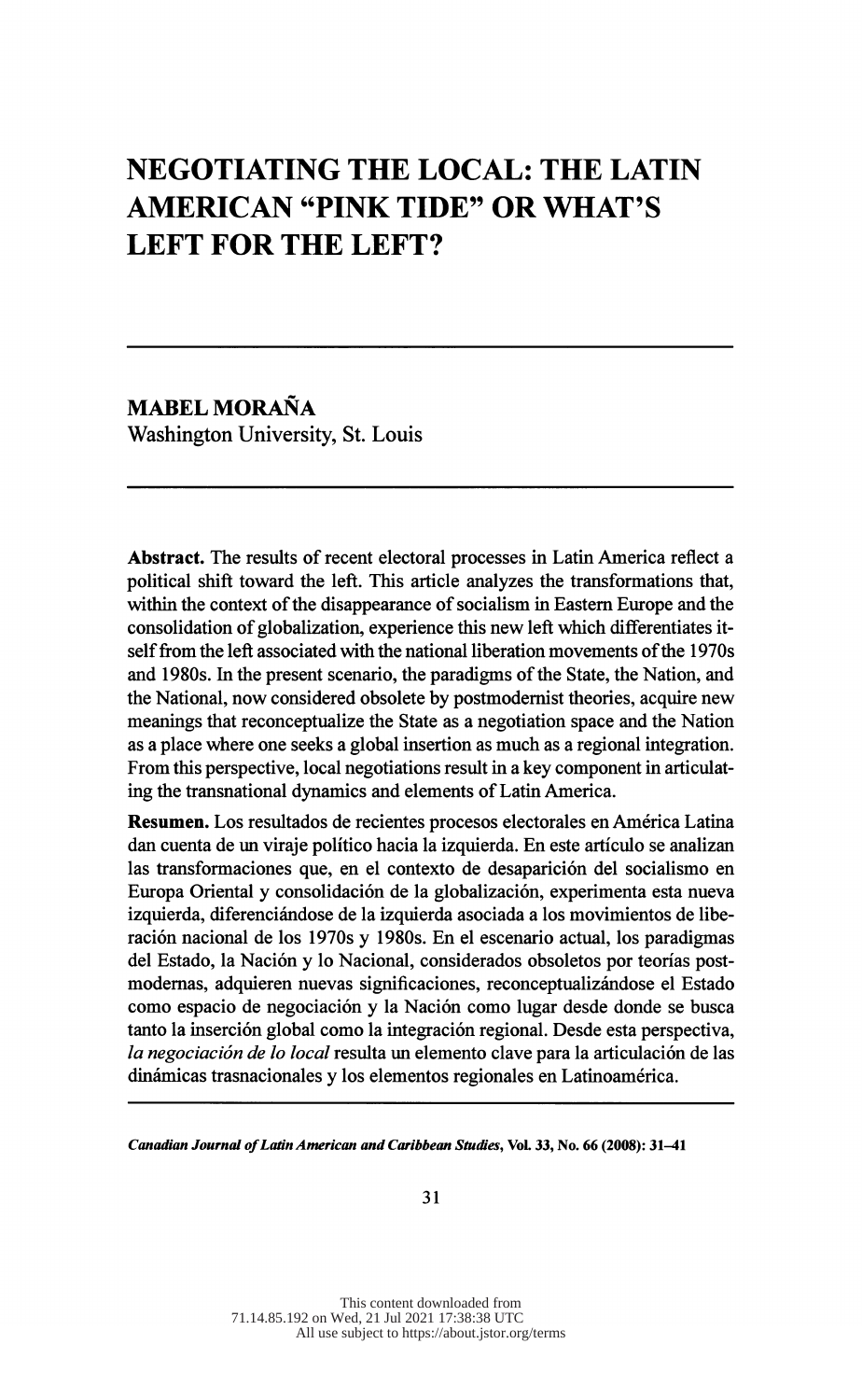At the beginning of the 21st century, we are confronting in Latin America what would have been considered, a few years ago, an im probable scenario: a series of political transformations that have been characterized by the media, in some cases, as *Latin America's turn* to the left and in other cases, more cautiously, as the Latin American "*pink tide.* "<sup>1</sup> This expression is indicative of the moderate and even hybrid nature of some of the political processes that are currently taking place in the region. In the Southern Cone the political sce nario follows the social and political recovery of countries that were dismantled by dictatorships during the 1970s and part of the 1980s, which destroyed what was left of the welfare state. Cultural insti tutions, economic structures, and political parties collapsed in the region, leaving civil societies under the shadow of debilitated states, dominated by external debt and by the predatory strategies of neolib eralism. Under these circumstances, the left has become, for many, the most propitious device to capitalize on collective disenchantment and to offer at least the illusion of a political alternative not completely lacking in utopian undertones. Even for the more skeptical observers, the return of the left would at least demonstrate its ability for internal restructuring, for social recovery, and for ideological adjustment to the political and economical challenges of a new era.

 Nevertheless, we should start by accepting two facts: first, that the different political regimes currently in power in Latin America cannot be considered under just one label, given the unique ideologi cal characteristics and the specific social constituencies each of these political movements mobilize and incorporate. Second, I believe we should accept the fact that even in the cases where we can still speak of leftist movements, this designation applies today to political expe riences that have little resemblance to what we used to identify under that name. Nowadays, the Left, obviously marked by the ideological impact of past struggles and undeniable failures, is also affected by the disappearance of what we used to call "real socialism" in Eastern Europe, and by the consolidation of neoliberalism and globalization at a planetary level under the renovated hegemony of the United States. At the same time, the processes of institutionalization that the Left has gone through in order to achieve power by democratic means have also contributed to the domestication of its ethos. Without a doubt, current political experiences in Venezuela, Bolivia, Brazil,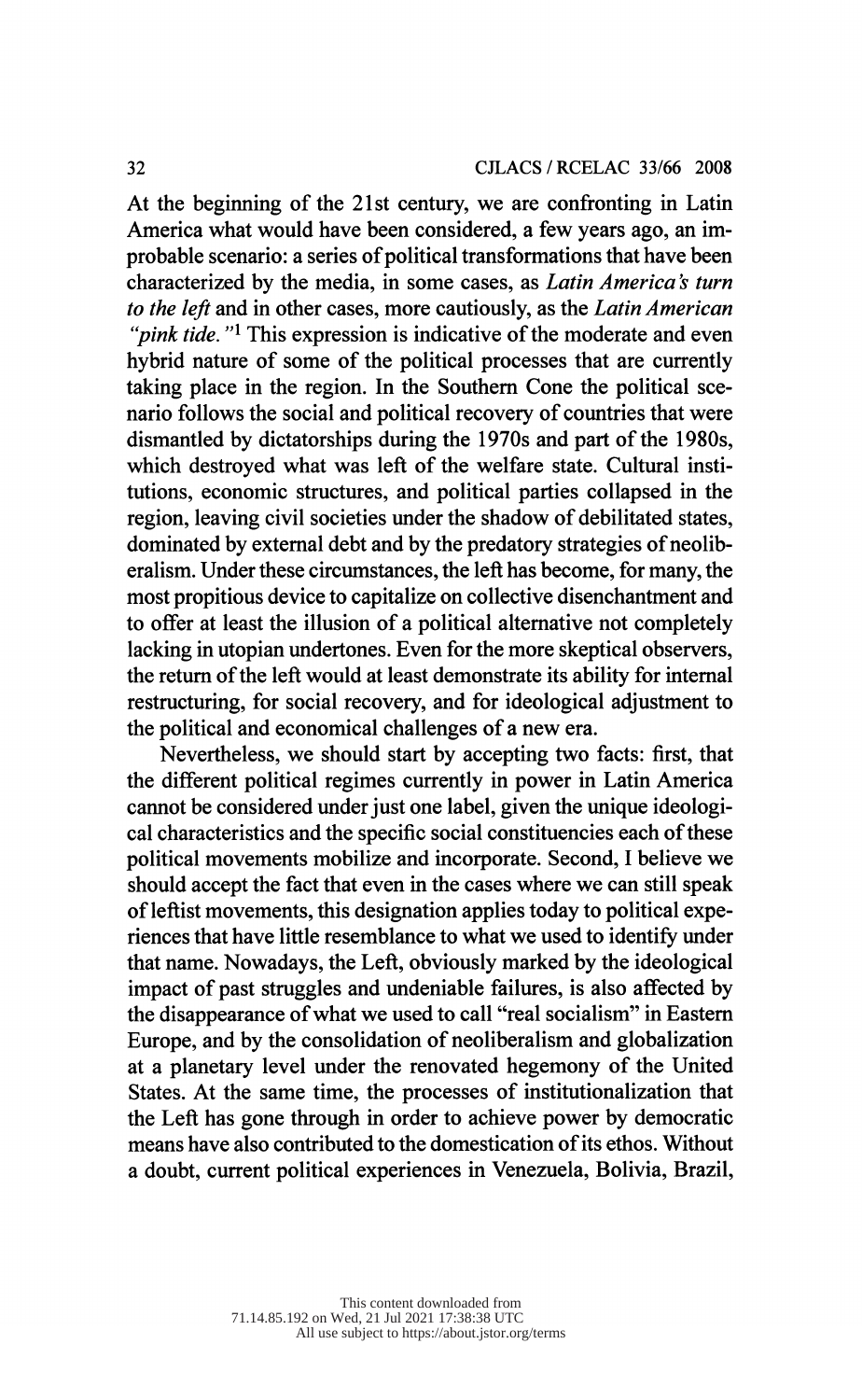Chile, Argentina, and Uruguay notoriously detour from the paradigms established by the emancipatory movements (movements of national liberation) that followed the Cuban Revolution. Very few elements in the ideology or the administration of the regimes that are nowadays called leftist movements evoke, in fact, the "hard" content we used to attach to the concept in the 20th century.

 In Uruguay (ending a period of 170 years under the control of traditional parties) and also in the *concertación* (socialist coalition) in Chile, the acquisition of power by Tabaré Vásquez (2005) and Michelle Bachelet (2006), respectively, is the result of programmatic alliances based on political and ideological compromises as well as the product of a long process of accumulation of political credibility by progressive political sectors during the last few decades. In Ar gentina, the manoeuvres for economic recovery and reconnection of civil society have been implemented from a platform that articulates, in varying proportions, degrees of populism and neoliberalism. In Brazil, the largest leftist party in Latin America—and probably in the world—came into power in 2003, only to initiate, right after its electoral triumph, what has been characterized as "its melancholic descent." None of these scenarios can be merged with the more radi cal political experiences represented by Venezuelan chavismo (since 1999) or by the election of Evo Morales in Bolivia (2005) and Ra fael Correa in Ecuador (2006). Ollanta Humala, in Perú, and Andrés Manuel López Obrador, in Mexico, who participated in the presiden tial elections of 2006, constituted other potential but aborted varia tions from the pink tide model we have been referring to so far.2

 Without minimizing the substantial differences between the politi cal experiences mentioned above, what follows is a brief account of a series of features that could contribute to illustrate the transformation of the political paradigms I alluded to before, and the impact that these changes are having on collective imaginaries in the region, which also translate at the level of symbolic representation.

 In general terms, if we compare current political experiences with Latin American scenarios of the 1970s, 1980s, and part of the 1990s, some of the most obvious political differences are:

Substitution of institutional—electoral—means to reach power for armed struggles.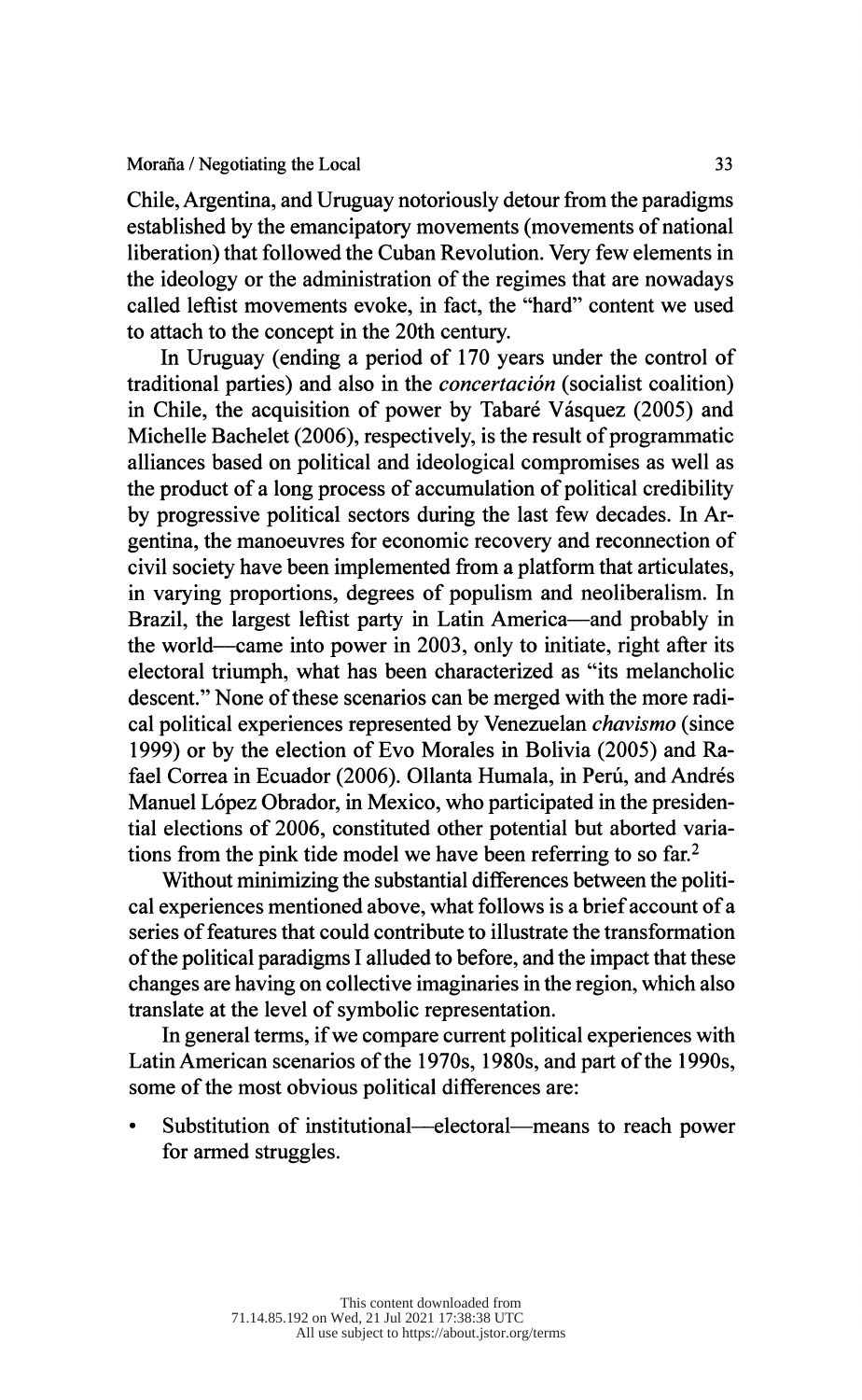- Substitution of the rhetoric of social justice for the discourse of class struggle.
- Considerable opposition to privatization but, at the same time, adoption of conciliatory attitudes toward a market economy, and general acceptance of the conditions necessary for economic in tegration, both regionally and globally.
- Revitalization of the principle of national sovereignty and at tempts, within that framework, to strengthen the role of the State as an agent of social transformation. Cautious and selective op position to transnational corporations and to national policies designed to protect foreign investment.
- Adherence to non-intervention principles and regional solidarity (announcement, in some cases, of intentions to re-establish rela tions with Cuba).
- As a result of these positions, deepening of North/South antago nisms in terms that might trigger, according to some, an ideologi cal offensiveness from the United States, similar to those utilized by the USA during the Cold War.
- Reinforcement of attention to problems of social inequality as substitution for the (liberal) multiculturalist consideration of cul tural difference.
- Emphasis on ethics as the fundamental—and even foundational element of the political.
- Attention to the structure of feelings—to use Raymond Williams'  $(1963)$  expression— that underlies social experience and mobilizes collective imaginaries. Replacement—except in the case of Venezuela—of epic narratives that characterized the last three decades of the 20th century by discursive positions in which the political is articulated through the notions of myth {mito bolivari ano, for instance), desire, passion, affectivity, tradition, and so on as a recognition that social transformation necessarily implies the reconfiguration of collective subjectivities.

 Another element that I consider interesting and meaningful in the political experiences of what we could call the "institutionalized left" in Latin America is the fact that these experiences cannot be understood except as the counterpart of social movements that ex ist outside the limits of traditional politics, although in some cases also become part of the state management apparatus. In the last few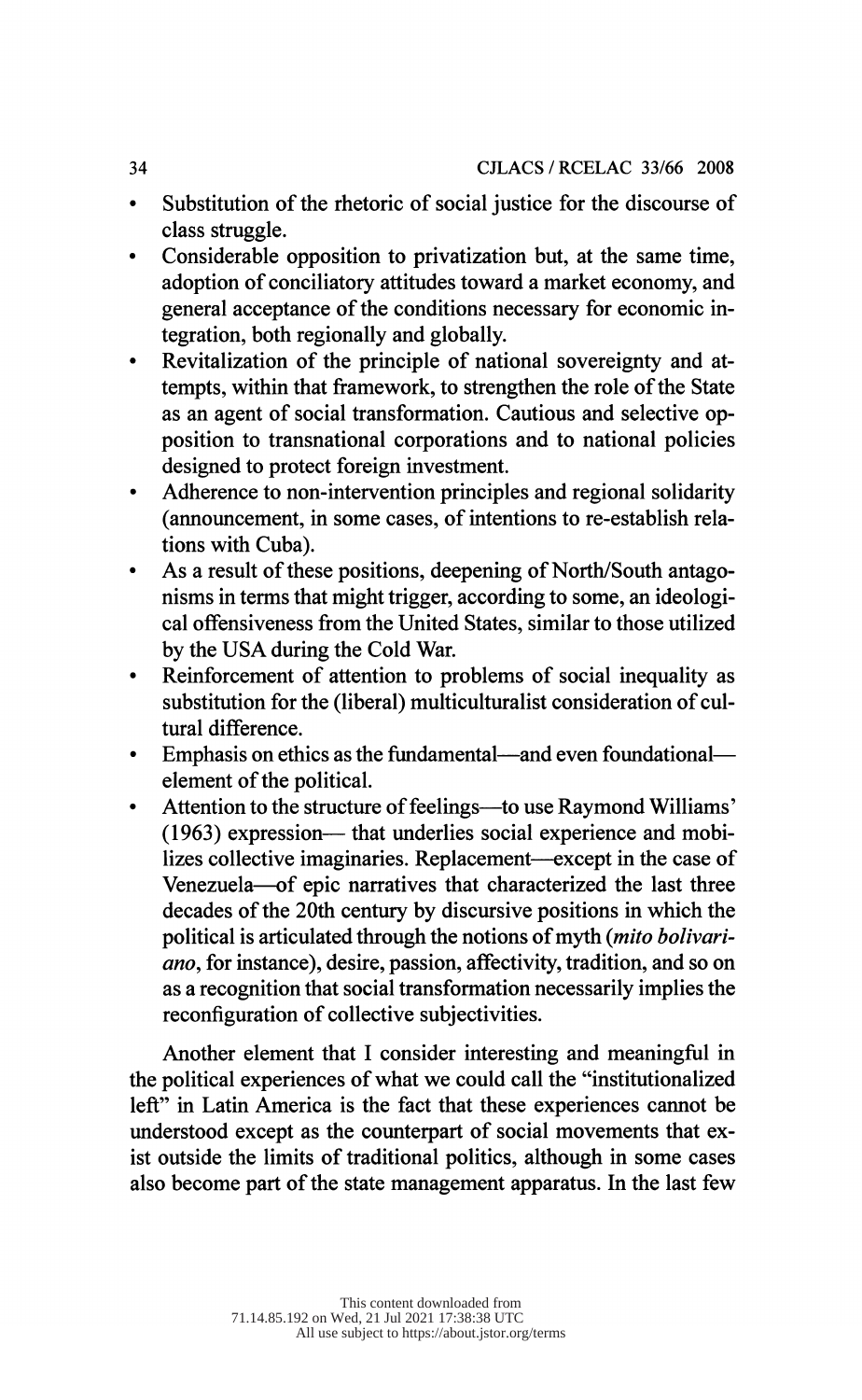decades, the human rights movements in the Southern Cone, the Sem Terra movement in Brazil, the Zapatista movement in Chiapas, the cocalero movement and the multiple indigenous mobilizations in the Andes have created new conditions for a reconfiguration of the politi cal. The experience and effects of these movements substantially alter traditional protocols, particularly those related to popular interpella tion and to the relations between popular sectors and State institutions. If at some point the question was whether social movements would be able to translate defensive action into offensive strategies, transform ing social demands into political programs, and whether the multiple agendas of different social sectors could be articulated in an organic, unified way, recent political experiences in Latin America seem to give a positive response to those interrogations.<sup>3</sup>

 From a cultural perspective, it could be said that important transformations appear on the horizon of Latin America's collective imaginaries. I will make reference to a series of conceptual trans formations in order to connect these changes to the specific field of symbolic representations, and to the challenges these changes pose for aesthetic expressions.

 1. First, I think that as a result of the transformation of the so cial and political scenario, we are confronted in Latin America with a new conceptualization of national-popular subjectivities—that is, of the qualities, expectations, and habitus of social agents. In other words, the connections between the social, the political, the ideological, and the cultural (as opposed to the traditional connec tions between society, politics, ideology, and culture) seem also to interweave in a different manner in the constitution of collective subjectivities that interact within the framework of what we might call—using a modern expression—the national culture. The refer ence to the social, the political, the ideological, and the cultural points to mobilizations that traverse the collective domain without being institutionalized, where the agents, the agendas, and the articu lations between social sectors may be characterized as spontaneous, discontinuous, and fluctuating impulses acting from below.4 It is interesting to see how the processes that have led to the changes now taking place in Latin America at the social and political level have been represented, and at times announced, through the symbolic means of aesthetic representation.5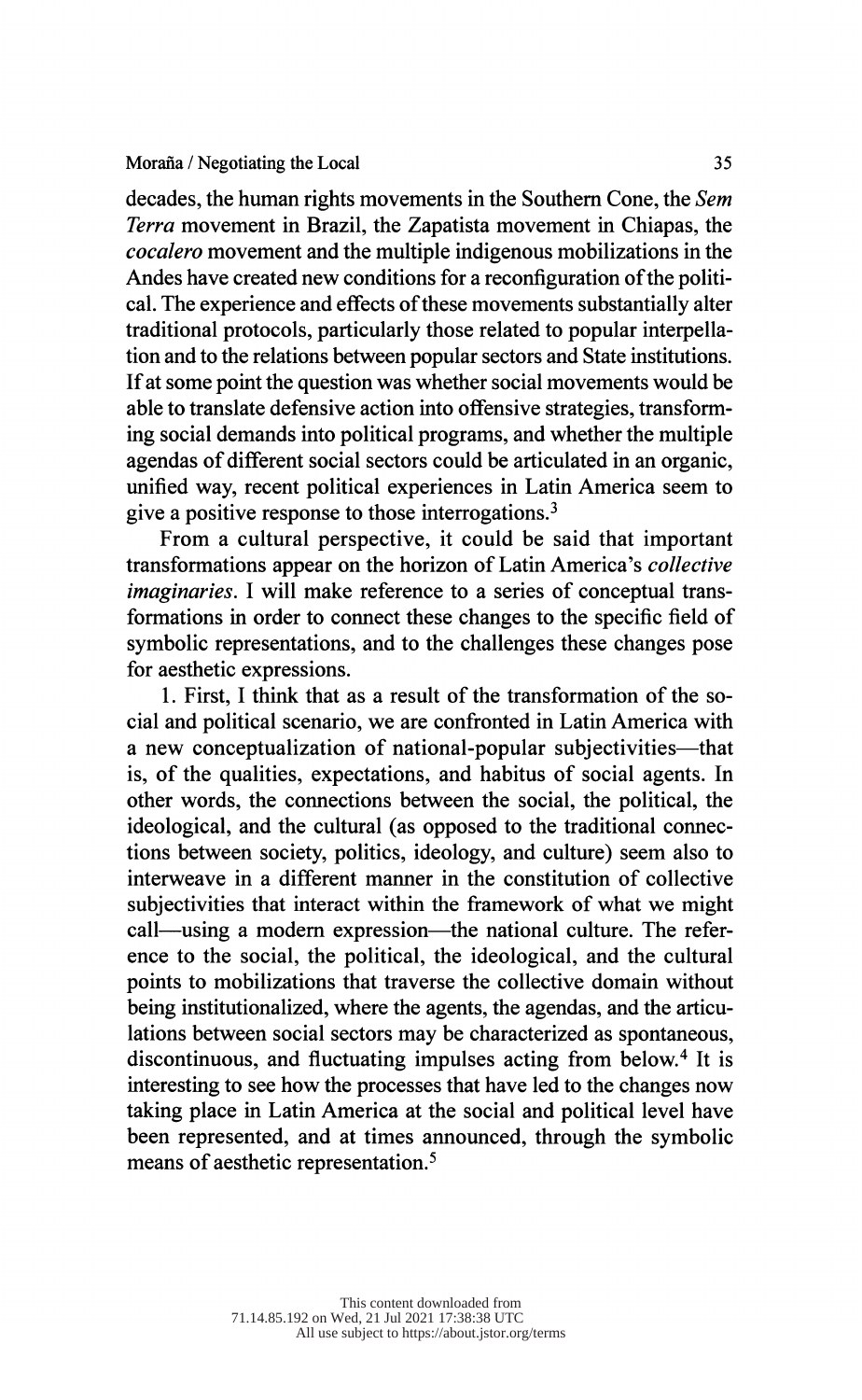2. Second, it could be said that at least three undoubtedly modern paradigms like those of nation, State, and national identity, which have been considered—at least by some critics—almost obsolete in post modern scenarios, seem to have been refurbished under the activation of ethnic or ideological particularisms that impact if not determine local politics. Nevertheless, I would like to argue that the centrifugal forces that affect national configurations today cannot be disregarded, and should be considered some of the most compelling problems to be analyzed by the social sciences. The tremendous impact of immigra tion, political exiles, economic and sexual diasporas, and, in general, the nomadic nature of our contemporary world cause a constant mo bilization and relocation of individuals, ideas, and projects where the national is constantly re-signified and often acquires a relative, fluc tuating cultural and ideological meaning. The effects of this dissemi- Nation—to use here Homi Bhabha's (1992) expression—traverse and impact in many ways national narratives, affecting social subjectivi ties and social interactions in multiple manners.

 3. In connection with this, I want to mention the importance of new forms of internationalism. (We could think, for instance, of Evo Morales as being just the tip of the iceberg of indigenous movements that have been always active in the Andean region, of Hugo Chávez as the leader of transnational forms of populist activation that clearly surpass the boundaries of national politics in Venezuela; we could think about current scenarios in the Southern Cone not just in terms of national politics but as the result of the regional articulation around Merco Sur, and so on.) At the same time, it is obvious that problems such as drug trafficking in, let's say, the Andean region or the politi cal and economic bankruptcies in the River Plate are unthinkable if we are not able to surmount the imposed parameters of the national, even if the daily battles as well as the sufferings derived from them are undoubtedly localized experiences.

 Some time ago Eric Hobsbawm pointed out that, in his opinion, world history

 can no longer be contained within the limits of nations or nation-states such as those that used to define politically, culturally, economically, or even linguistically. [World his tory] would see the "nation state" and the "nations," or the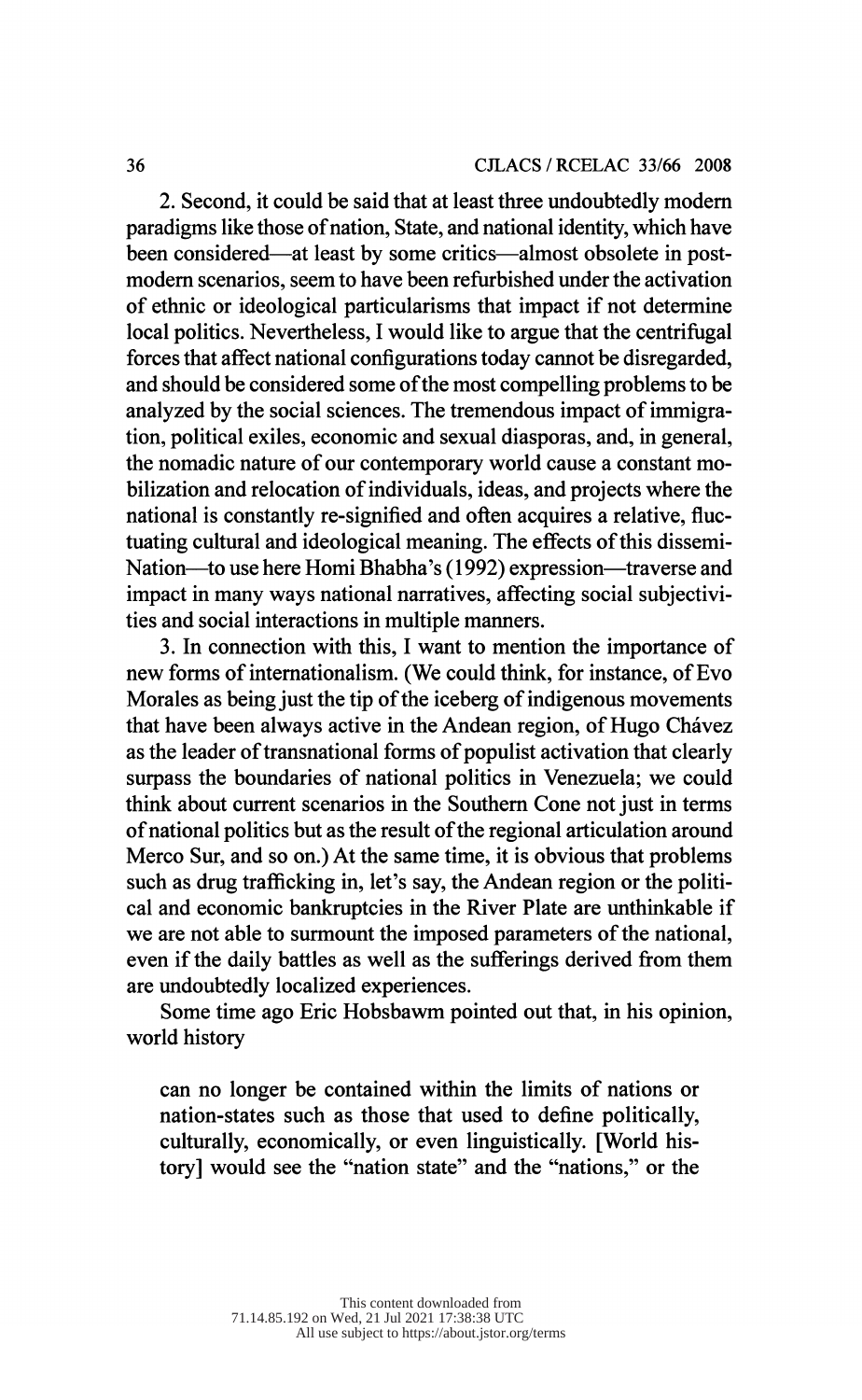#### Moraña / Negotiating the Local 37

 ethno linguistic groups, primarily stepping back, resisting and adapting themselves, being absorbed or dislodged by the new supra-national structure of the world. Nations and national isms will be present, but they will play a subordinate and frequently minor role in this history. (Hobsbawm 1992, 182)

 In Latin America, the connection between national and transna tional dynamics implies a continuous balancing act that has to do, to a great extent, with the postcolonial condition of Latin American socie ties. In many cases, the inter-national or trans-national perspective is indispensable for the understanding of particular social phenomena. For instance, the movements of national liberation, the dictatorships and the movements of popular resistance that opposed them for dec ades, and the politics of neoliberalism have taught us long ago the importance of paying attention to dynamics that exceed the limits of the nation-State. For this reason, some social analysts advocate for new forms of regional analysis; in some cases they speak of conti nentalism as an instance that would allow us to focus on a mediating category of analysis between the local and the international, or as a form, according to others, of post-nationalism that would allow us to reach, in a study of the national, dispersed and expatriated communi ties, transnational movements, and cross-cultural social and political agendas.

 Within this context, the national must be rethought in two direc tions that only appear as opposed: first, the national is the inescapable platform of popular mobilizations and processes of social regrouping and political reorganization. Second, the national is the basis for a po litical projection from the local to the regional, to the national, to the transnational. But concurrent to the significance of the national level, internationalism nowadays constitutes a political feature that should be, in my opinion, revisited, re-analyzed, and re-theorized.

 4. Another concept that is under transformation is that of the State. As the place from which "institutional order" is supposed to emerge, the liberal State is the space where popular demands are addressed and, in that sense, constitutes the internal frontier against which popular agents define their political action. But in the new scenarios (those dominated by leftist or populist positions), new conceptions of the State seem to be in the process of elaboration, since the State must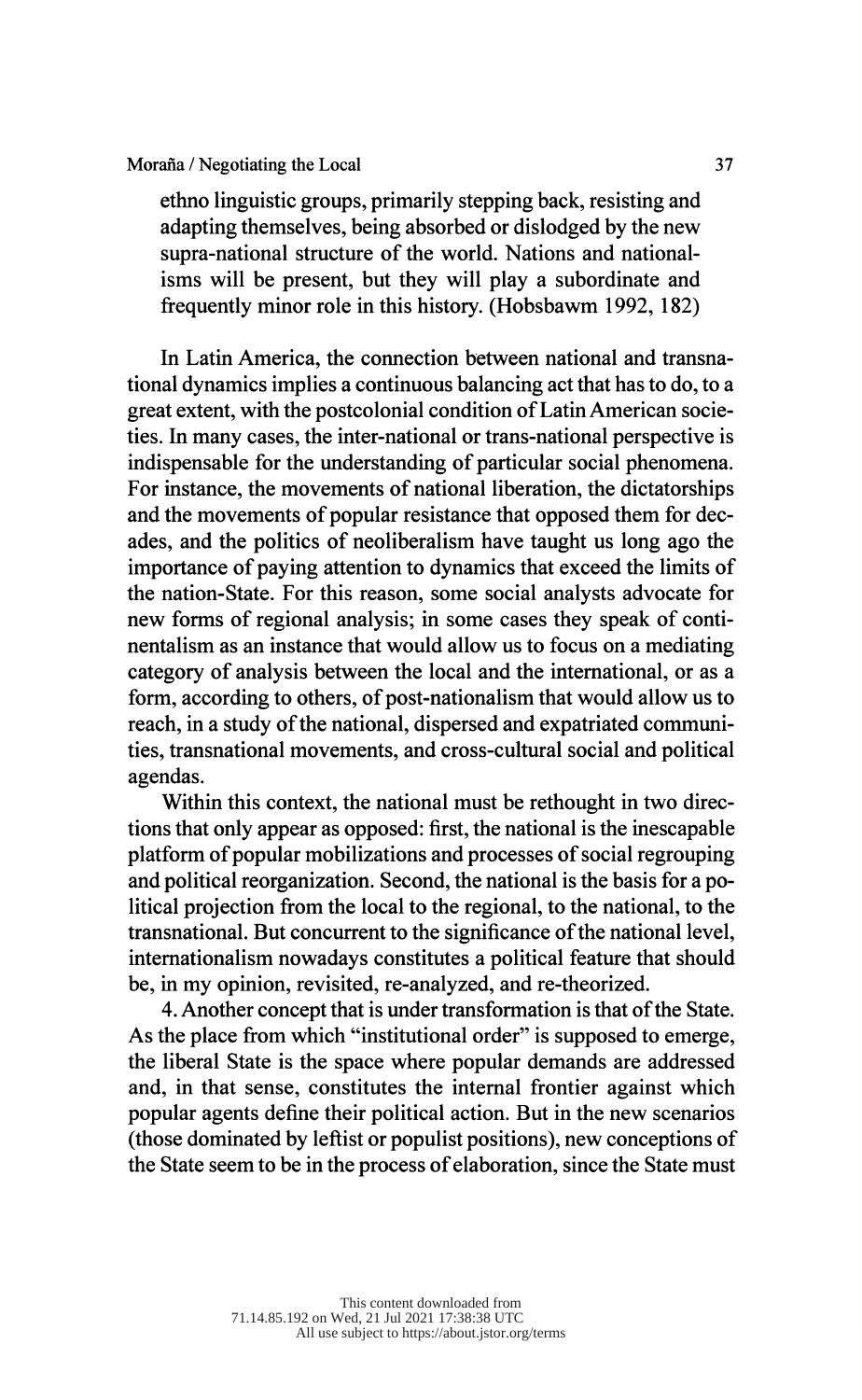displace negativity toward an antagonistic location situated outside of itself.6 The State cannot continue to be considered, though, as the empty or the floating signifier commonly associated with the cancel lation of traditional politics.<sup>7</sup> On the contrary, this perception must be replaced by one in which the State is the space of negotiation and management (*gestión*); that is, it must be the objective of new strate gies of social recognition. In other words, the state must be reinscribed in a new horizon of legitimate representativity as the new image of m a new horizon or regininate representativity as the new mo-<br>popular empowerment.

5. In connection with the changes in the concept of the State, the concept of nation itself must also be reconceptualized, to signify not only a well-defined political and administrative space but also a sovereign and well-connected unity, in relation to the processes of both globalization (*mundialización*) and regional integration. In other words, national states are not only places for political and ideologi cal interpellation but also functions or platforms for the construction and administration of national identities destined to represent social agents in times of political and ideological change. In this sense, na tional identities might develop forms of collective agency aimed at transcending, with both projects and actions, the real and the imagined boundaries of the nation-State.

 6. As for the concept of social identity, some critics have detected a switch from the idea of democratic subject (that conceived as a differential subject, who is the agent of concrete and particularist demands) to the idea of popular subject: a subject that is constructed by aggregation, through the series of demands that have not been absorbed by the democratic system, and allows for the creation of pluralistic, heterogeneous fronts able to act in a unified manner at least in particular instances of the social struggle.

 One issue to reflect upon is whether these changes lead toward a homogenizing concept of national culture (a populist one, where na tional culture equals "the people") or instead to the emergence of new fragmentations (elite versus subalterns, or elite versus working class, or cultura criolla versus indigenous cultures, etc.), thus returning to antagonistic formulas that complicate, sometimes in a productive manner, the search for social change.

 7. To summarize some of the problems I have been referring to here, it could be said that current changes in Latin American politics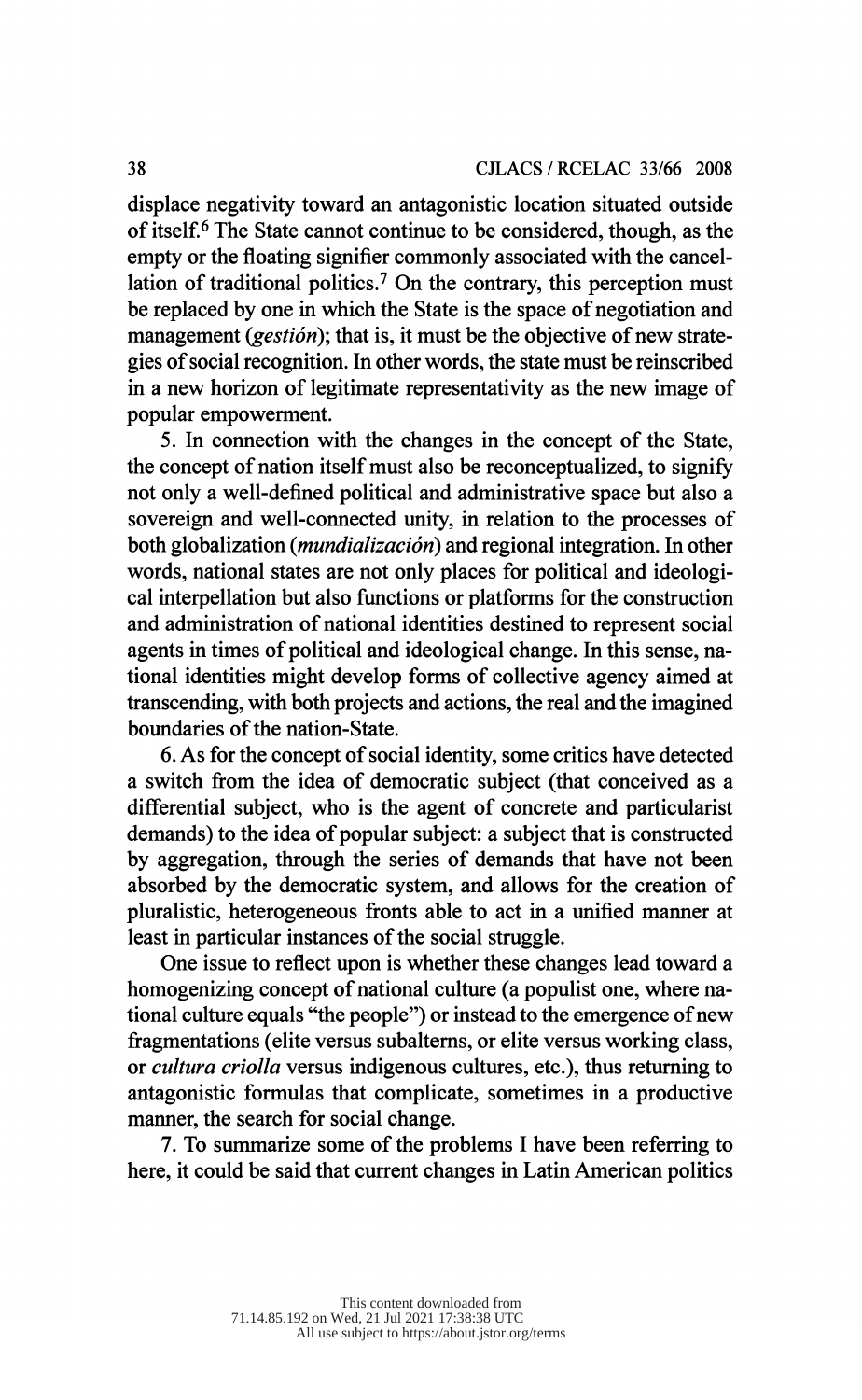call for a reflection on the relations between localism and totality, in order to analyze the articulations that connect civil society and politi cal society (*sociedad civil* and *sociedad politica*), regional and global spaces, and national, international, and transnational scenarios. In this direction the local must be thought of neither as a wishful replica of global scenarios, nor as the site of fundamentalist contingencies, nor as a passive, subaltern reservoir of controlled opposition. In my opin ion, the local should be thought of as a specific—differentiated and differential—arena, where particularisms are retained and conflict is neither denied nor eliminated from above, but elaborated in a creative, egalitarian, and productive manner.

 8. At the same time, some models of the Latin American political culture that were present during the second part of the 20th century, such as that of political and intellectual heroism, are making their return. It will be interesting to see if State macropolitics will in fact replace the micropolitics of marginal sectors that, for many, has so far constituted one of the characteristics of postmodern politics.

 9. Also at a cultural level, it will be interesting to see how repre sentational strategies and even the function of intellectuals will mod ify in connection with populist agendas or leftist political programs. In other words, how can progressive positions advance in a political scenario dominated as much by local agendas as by the impulses of globalization and the impositions of neoliberalism?

 In my opinion, while the national question is a key element for the study and interpretation of Latin American politics and culture, it is obvious that none of the concepts associated with it (national culture, national identity, territoriality, and the like) can be retained today as a mere perpetuation of modern categories. Here is where I speak of the negotiation of the local, trying to focus on the possible articulations between situated subjects and transnationalized dynamics, between particular demands and wide-ranging proposals, between contingent conditions of collective existence and broader projects of social, eco nomic, and political organization. In Latin America, in my opinion, in addition to and beyond an analysis of the national from new political and theoretical perspectives, it is necessary to focus on regional terms in order to elaborate, from this standpoint, a category that can inter rogate and challenge grand universalist narratives, the latest of which is that of globalization or mundialización. From this perspective, the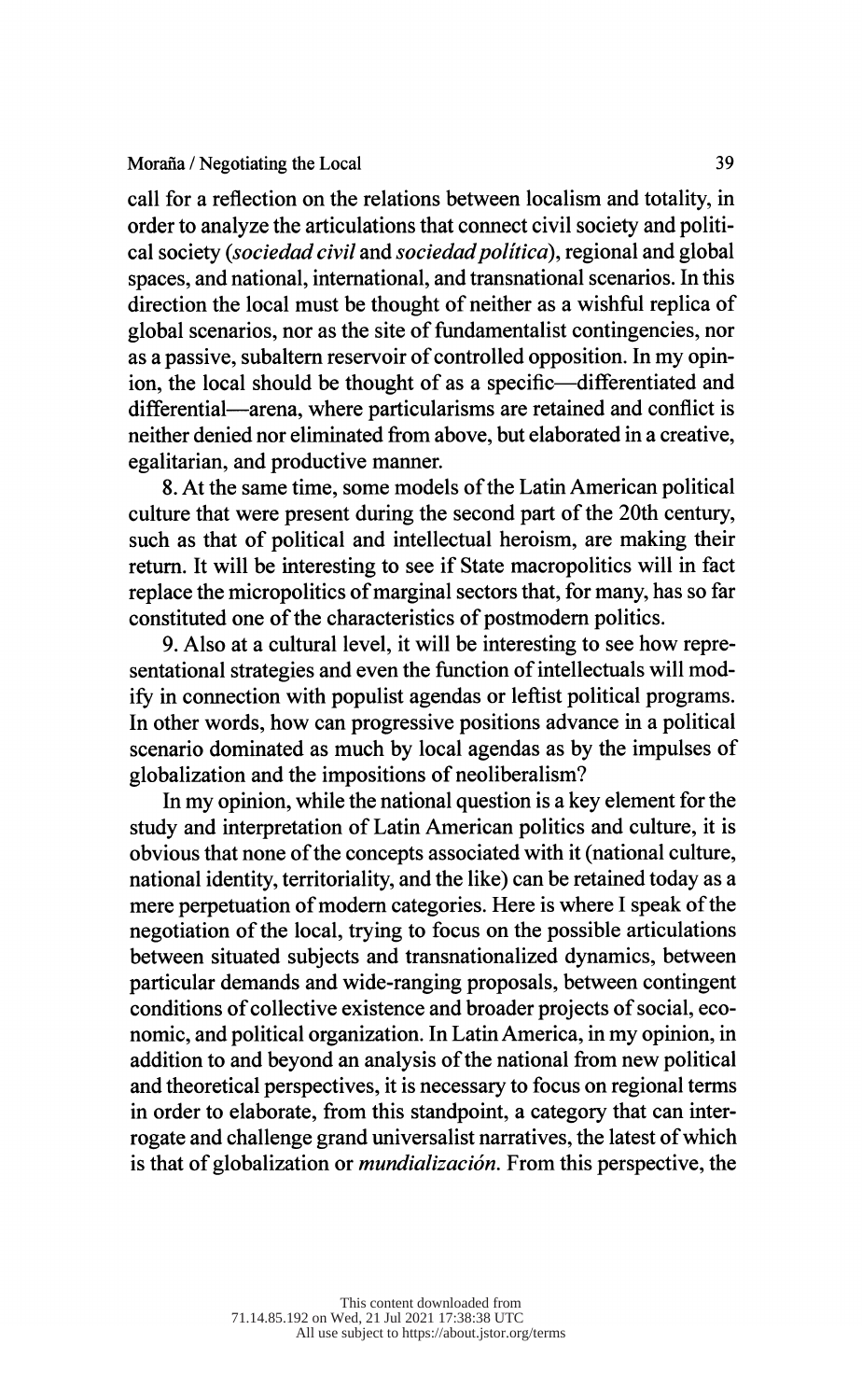negotiation of locality implies, then, the articulation of national nar ratives at a transnational level, and the configuration of local agendas designed to challenge and to domesticate global designs.

## **Notes**

- 1 See, for instance, the political reports on Latin America elaborated by the Council on Hemispheric Affairs (COHA), directed by Larry Birns. <http:// www.coha.org>.
- 2 For some review of the changes in the Latin American political scenario in the last decades see, for instance, Ballvé and Prashad (2006).
- 3 In 2003 James Petras expressed that idea in the following terms:

 The major questions facing the social movements is how to translate their defensive action into an offensive strategy, how to convert their social demands into a political program, how to unify the social movements into a political instrument. The mass social movements have been the most effective vehicle for expressing popular discon tent and realizing reforms—in great contrast to the ineffective and opportunist "left" electoral parties. However, the social movements have not created their own political instruments —with the notable exception of the Bolivian cocaleros-MAS (Movement to Socialism).... The social movements face a contradiction between mass independent direct action and links to bourgeois electoral parties. This contradiction can be resolved not by turning away from politics but by building a mass political instrument controlled and directed by and subordinated to the social movements. (3)

- 4 On this point see, for instance, Arditi (1987).
- 5 For example, the gradual disappearance of testimonial literatures in which the voice of the victims was pre-eminent during the 1970s, 1980s, and part of the 1990s, and the continuity and revitalization of urban chronicles where more anonymous characters move within the landscapes of Latin America's peripheral and dependent modernities. But it is not the gaze of the modern flâneur that revives the harmony of the city, but a more ironic and skeptic perspective that illuminates, in the works of Carlos Monsiváis, Pedro Lemebel, Paolo Lihns and others, the topics of violence, representing also the subcultures that articulate, in paradoxical and sometimes perverse manners, consumption, crime, and marginalization (as can be seen in Jorge Franco's narrative). In other cases, local circumstances become intricately connected with transnationalized social agendas, such as in the portrayal of Colombian society by Fernando Vallejo, where narco-traffic, homosexual ity, and corruption create a saturated exposé of the contradictions and limits of modernity.